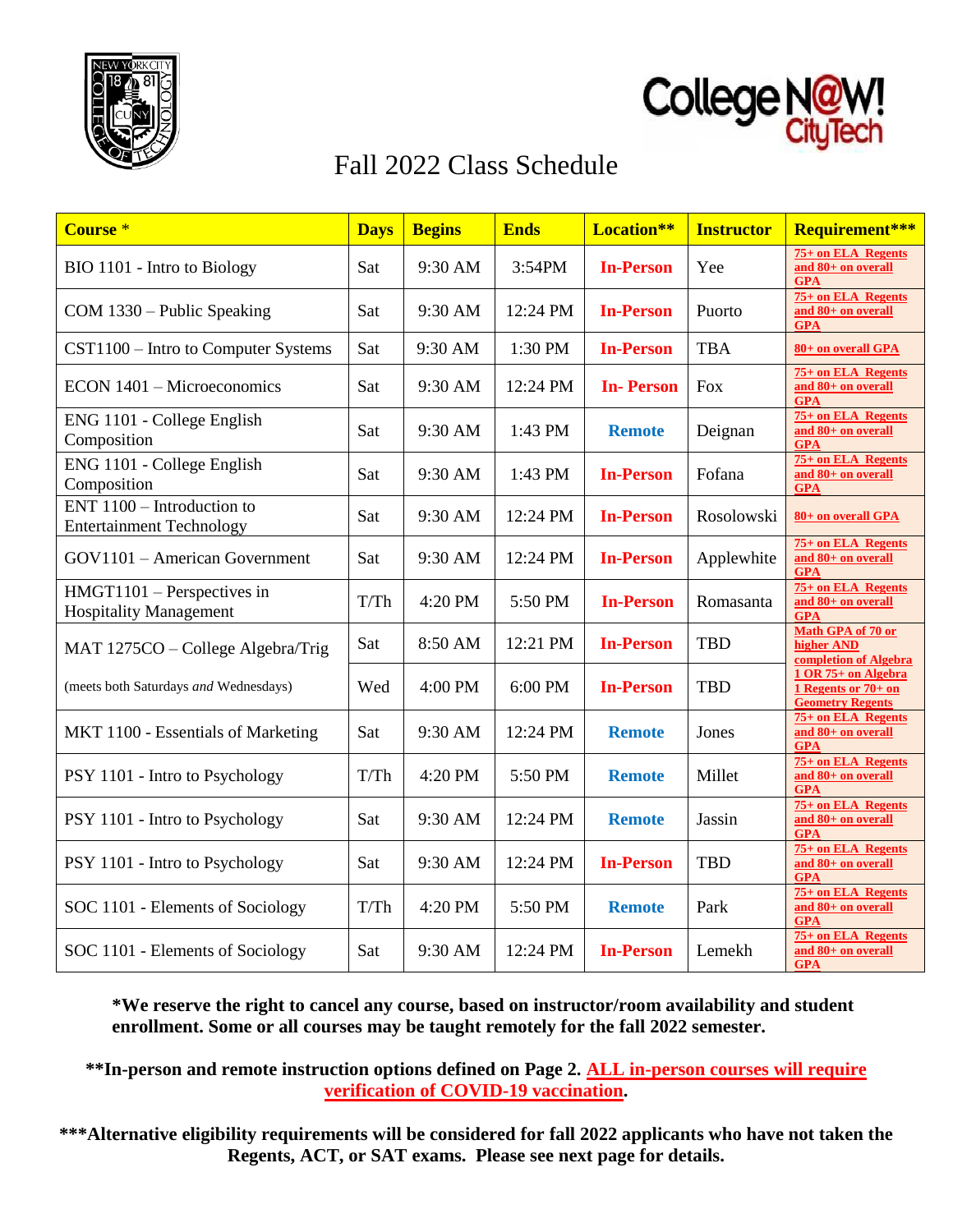# Alternate Eligibility Prerequisites for Fall 2022 Applicants

In response to the NYS Board of Regents' decision to diploma testing requirements due to the coronavirus pandemic, College Now will use a proficiency index to determine students' eligibility for our fall 2022 courses. We will consider a combination of students' overall HS GPAs, subject-area GPAs and/or PSAT scores for college-credit course eligibility in lieu of standardized exam scores. Therefore, if you have not taken the Regents or SATs and still wish to apply, we encourage you to submit your application, transcript and/or PSAT scores to our office for review. Please be advised that we will not consider any students with overall GPAs under 80%.

## Course Instruction Options

**In-Person Instruction**: all course meetings will be held in-person on the City Tech campus. *Students are required to submit proof of COVID-19 vaccination prior to the start of the semester.*

**Remote Instruction**: all course meetings will be held on an online platform, such as Zoom or Blackboard Ultra. *No COVID-19 vaccination required.*

### Prerequisite and Course Descriptions

### **Prerequisites**

A high school transcript must be submitted with each application. Eligible students will demonstrate: Strong record of attendance; no scheduling conflicts during the fall 2022 semester and other requisites as noted below. For admissions to College Now college credit courses students must be **in good academic standing at their home schools (GPA 80+)** and have a good record of attendance. Furthermore, students must have demonstrated proficiency in the appropriate area(s) via SAT or Regents scores.

#### **Admission to Math only:**

Students must have

- **1.** A high school math GPA of 70+ **AND** completion of Algebra I course **OR**
- **2.** Scored 75+ on Algebra I Regents **OR** scored 70+ on Geometry Regents
	- **OR**
- **3.** Scored 530+ on SAT/Math
	- **OR**
- **4.** Scored 21+ on ACT Math

**5.**

**(Prerequisites continued on next page)**

#### **Admission to Other college-credit courses:**

Students must have **1.** Scored 75+ on ELA Regents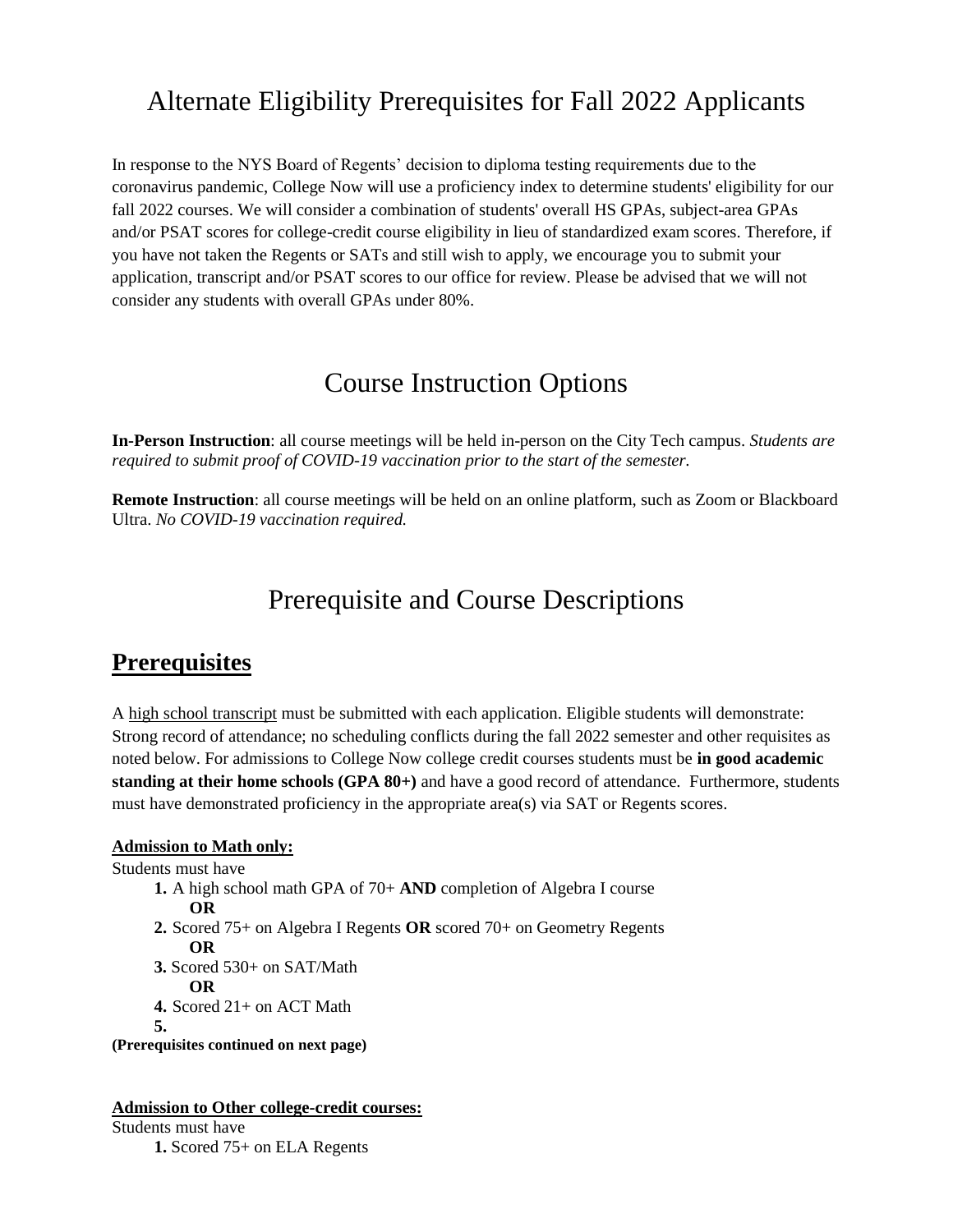**OR** 

**6.** SAT I Verbal score of 480+ *or* SAT Critical Reading score of 480+ *or* SAT Evidence-Based Reading and Writing (EBRW) section score of 480+ **OR** 

**7.**Scored 21+ on ACT English

### **Course Descriptions**

#### **BIO 1101 Biology I (3 cl hrs, 3 lab hrs, 4 cr) – IN-PERSON (Vaccination required)**

The fundamental principles of biology focus on topics including taxonomy, structure, nutrition, reproduction, heredity, development and evolution. The concepts of molecular biology and DNA fingerprinting using representative plants and animals are introduced. The course also includes the use and care of the microscope.

#### **COM 1330 Public Speaking (3 cl hrs, 3 cr) – IN-PERSON (Vaccination required)**

Fundamental principles of speaking in public situations and the preparation and delivery of informative and persuasive presentations. Subjects include ethics in public speaking, audience analysis, selecting and researching speech topics, constructing well-reasoned arguments, extemporaneous delivery, and peer evaluation. Students are expected to develop outlines and speaking notes, use visual aids, and improve on verbal and nonverbal delivery skills.

#### **CST 1100 Introduction to Computer Systems (4 cl hrs, 3 cr)** – **IN-PERSON** (Vaccination required)

An overview of machine architecture, software development, software engineering, data organization, ethics, computer security and the theory of computing. The course will cover algorithms – the introduction to computer programming – and historical and evolutionary developments of computers. Individual lab assignments and team projects will require Microsoft Office applications to create Word documents, charts (Excel), presentations (PowerPoint) and manipulation of databases (Access).

#### **ECON 1401 Microeconomics (3 cl hrs, 3 cr) – IN-PERSON (Vaccination Required)**

The price system and capitalism. Demand, supply and elasticity, the costs of production and how these costs are determined under perfect competition, monopoly, monopolistic competition and oligopoly, factors of production under perfect competition and the various forms of monopoly.

#### **ENG 1101 English Composition I (4 cl hrs, 3 cr) – REMOTE & IN-PERSON sections offered (Vaccination Required for IN-PERSON)**

This is a course in effective essay writing and basic research techniques, including use of the library. Demanding readings are assigned for classroom discussion and as a basis for essay writing.

#### **ENT 1100 - Introduction to Entertainment Technology (3 cl hrs, 3 cr) – IN-PERSON (Vaccination required)**

An introduction to the entertainment technology industry including working methods; processes, equipment and facilities for live, recorded, and interactive entertainment and media environments, including theatre, opera, dance, concert productions, theme parks, themed-retail, cruise ship venues, video production, immersive, interactive and virtual environments, and gaming technology. Students will investigate commercial, not for profit, independent, and corporate industry models. Related current events and career opportunities will be discussed. Attendance at several of the type of events listed above is required.

#### **GOV1101 American Government (3 cl hrs, 3 cr) – IN-PERSON (Vaccination Required)**

An overview of the structure and characteristics of the American political system. Topics include the branches of government, the Constitution and civil liberties, political parties, interest groups, citizen participation, and the relationship between the national and state governments.